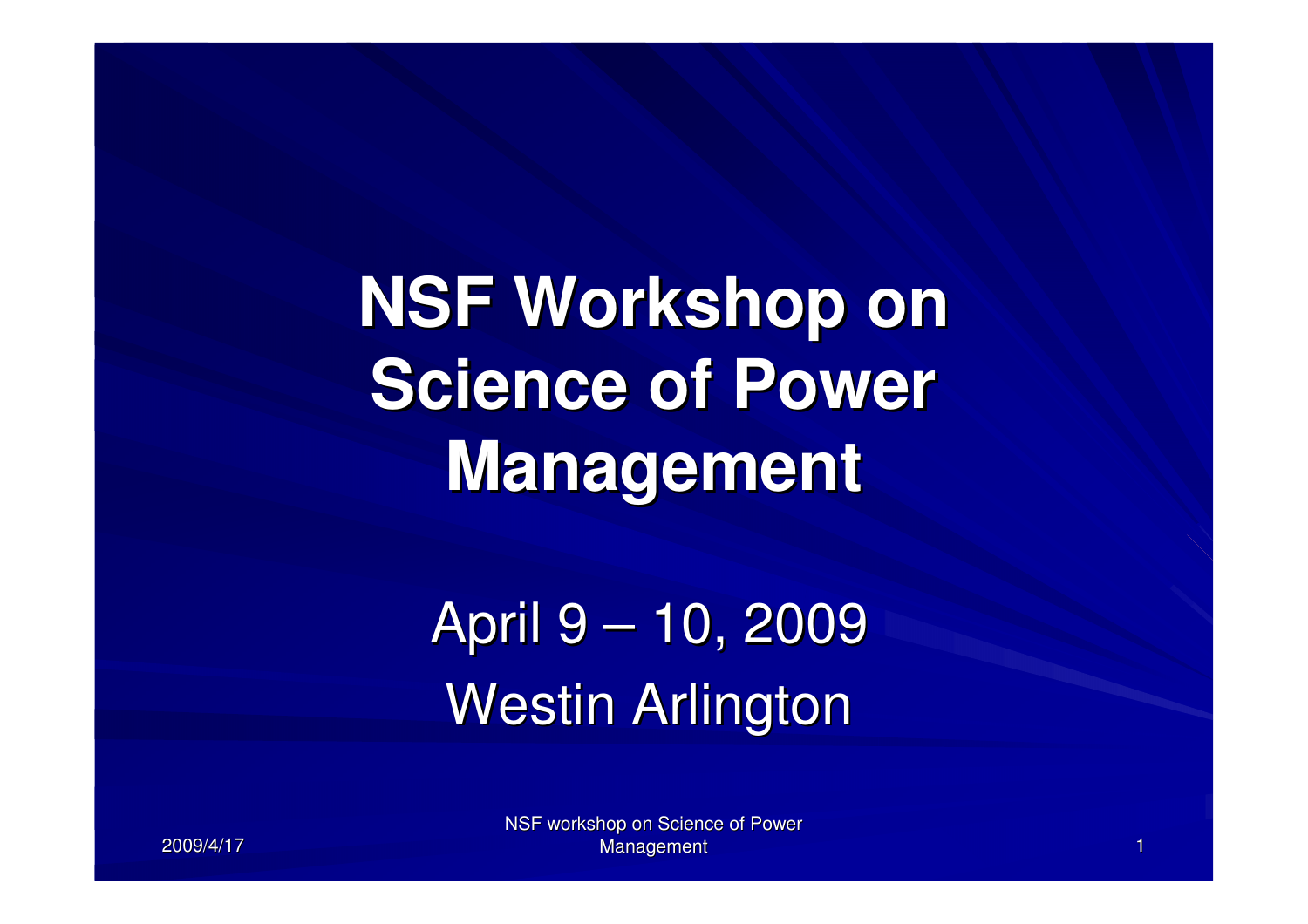# Purpose

**Fundamental advances required to** understand power/thermal issues from chips to large distributed computing ensembles and exploit them to maximize energy efficiency while meeting required performance/reliability constraints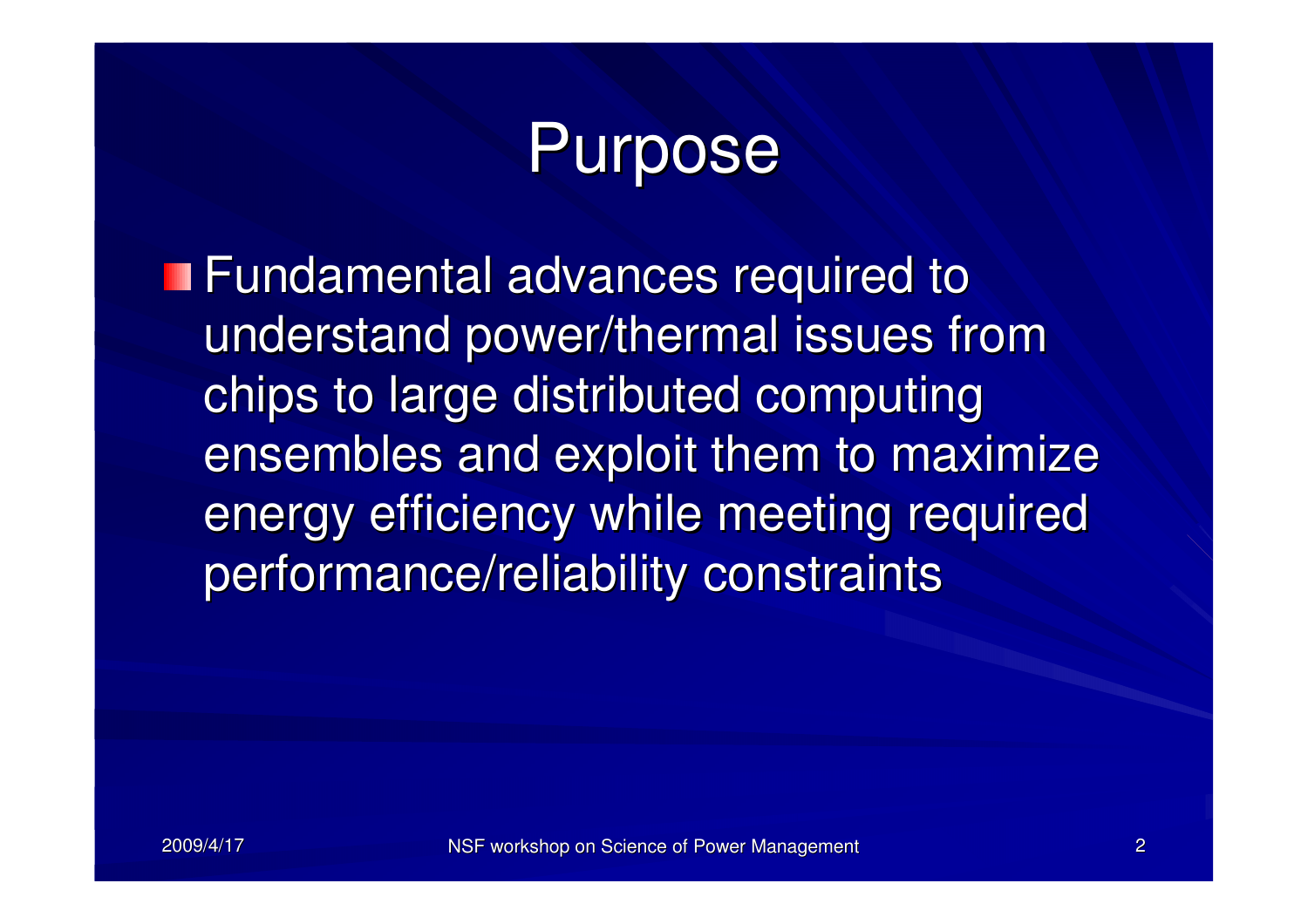# Organization & Funding

### **n** Organizing Committee

- $\mathcal{L}_{\mathcal{A}}$ — Kirk Pruhs, University of Pittsburgh
- $\mathcal{L}_{\mathcal{A}}$  , where  $\mathcal{L}_{\mathcal{A}}$  is the set of the set of the set of the set of the set of the set of the set of the set of the set of the set of the set of the set of the set of the set of the set of the set of the <mark>– Kirk Cameron, Virginia Tech</mark>
- $\mathcal{L}_{\mathcal{A}}$  , where  $\mathcal{L}_{\mathcal{A}}$  is the set of the set of the set of the set of the set of the set of the set of the set of the set of the set of the set of the set of the set of the set of the set of the set of the Partha Ranganathan, Hewlett-Packard
- –— Sandy Irani, University of California-Irvine
- $\mathcal{L}_{\mathcal{A}}$  , where  $\mathcal{L}_{\mathcal{A}}$  is the set of the set of the set of the set of the set of the set of the set of the set of the set of the set of the set of the set of the set of the set of the set of the set of the — David Brooks, Harvard University

### **Funding**

– $-$  OCI, CISE/CNS, CISE/CCF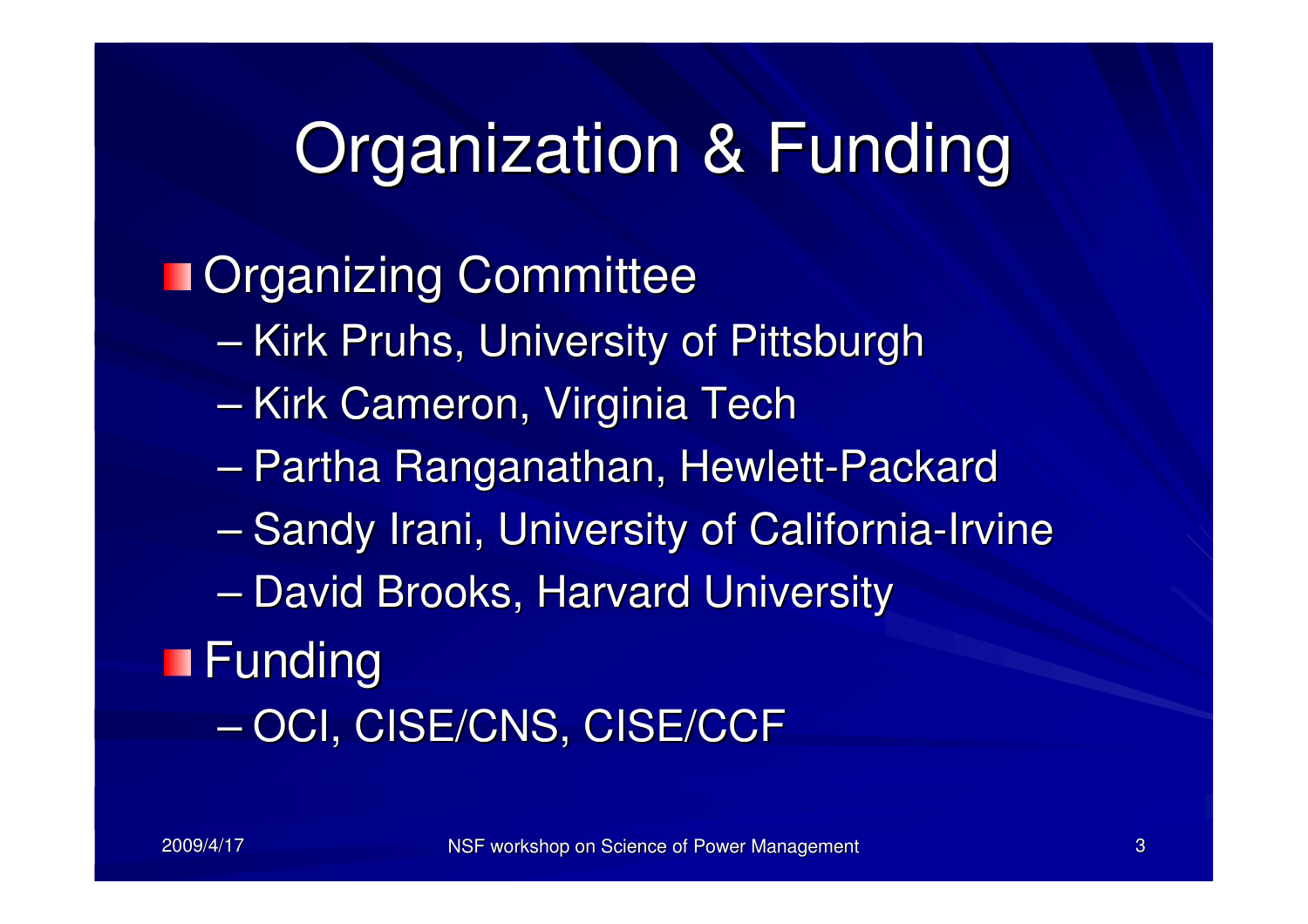# Agenda Overview

### **Doening Remarks**

- $\sim$  $-$  Jeannette Wing (CISE Assistant Director, NSF)
- – $-$  Taieb Znati (CNS Division Director, NSF)

### **Logistics**

- $\mathcal{L}_{\mathcal{A}}$ – Expert Talks
- –— Spotlight Talks
- $\mathcal{L}_{\mathcal{A}}$  $-$  Breakout Session 1

### **Dinner Reception at Rock Bottom Restaurant** and Brewery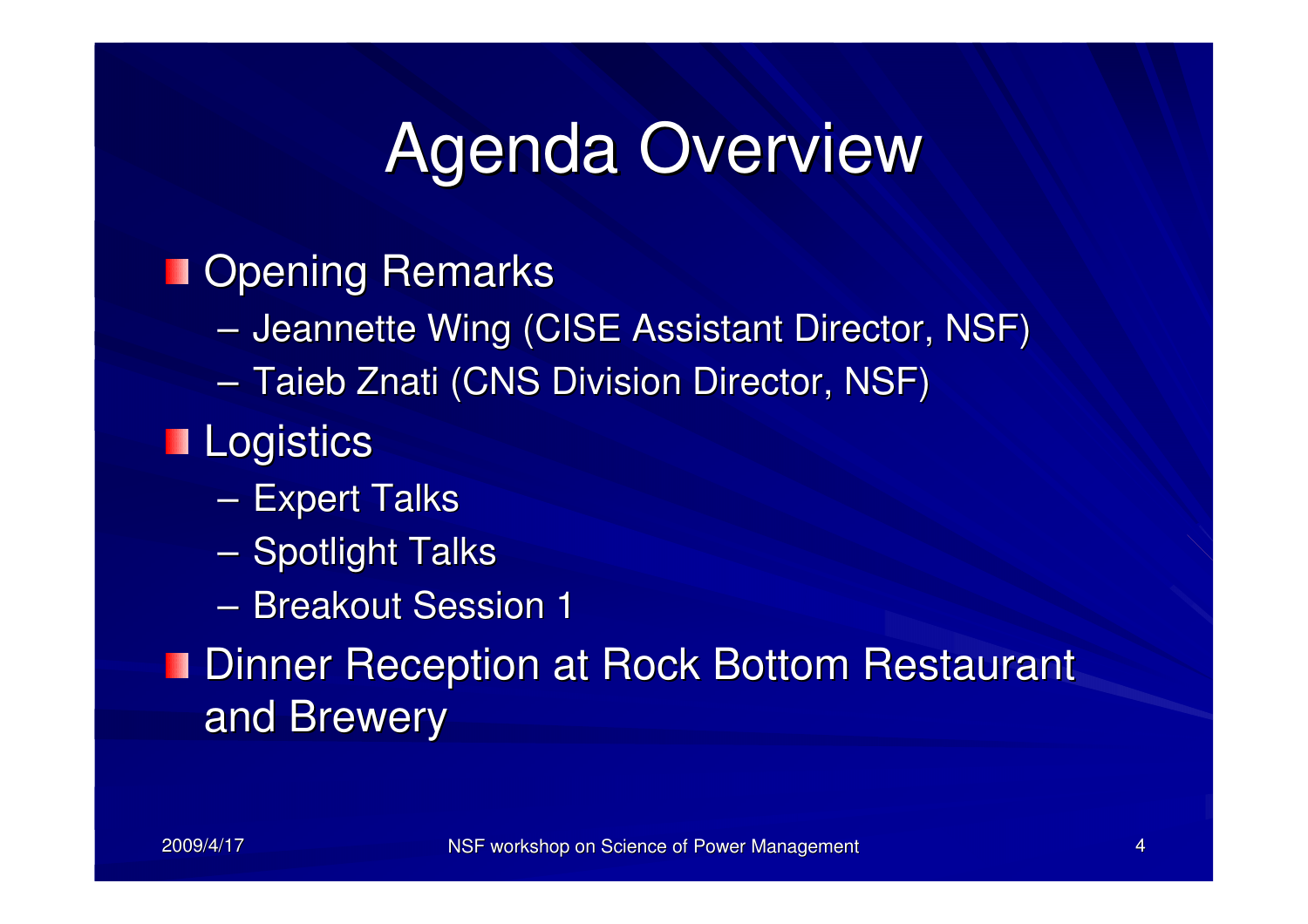# **Logistics** (To be covered after Ty Znati's intro)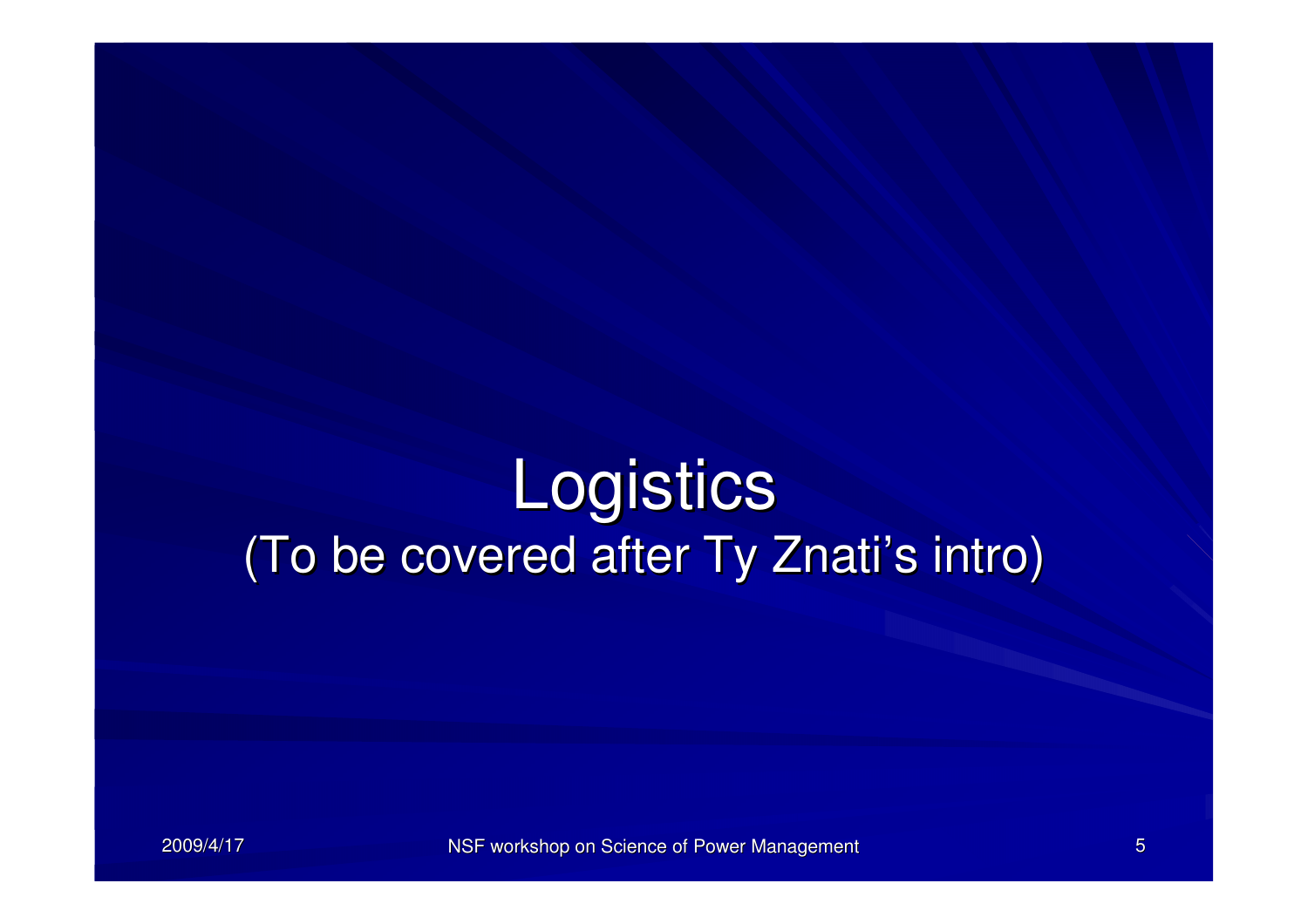# Detailed Agenda (Day 1)

### **Dening Remarks**

Expert Talks (Now thru 14:30 including breaks)

- $\sim$ **Larry Smarr** (UCSD)
- –**Partha Ranganathan** (HP)
- – $-$  **Dan Reed** (Microsoft)
- $\mathcal{L}_{\mathcal{A}}$ **Rajesh Gupta** (UCSD)
- $\mathcal{L}_{\mathcal{A}}$ **Kirk Pruhs** (University of Pittsburgh)
- Selected Spotlight Talks (14:30 15:30)
	- – $-$  6 presentations
- Breakout Session 1 (16:00 18:30)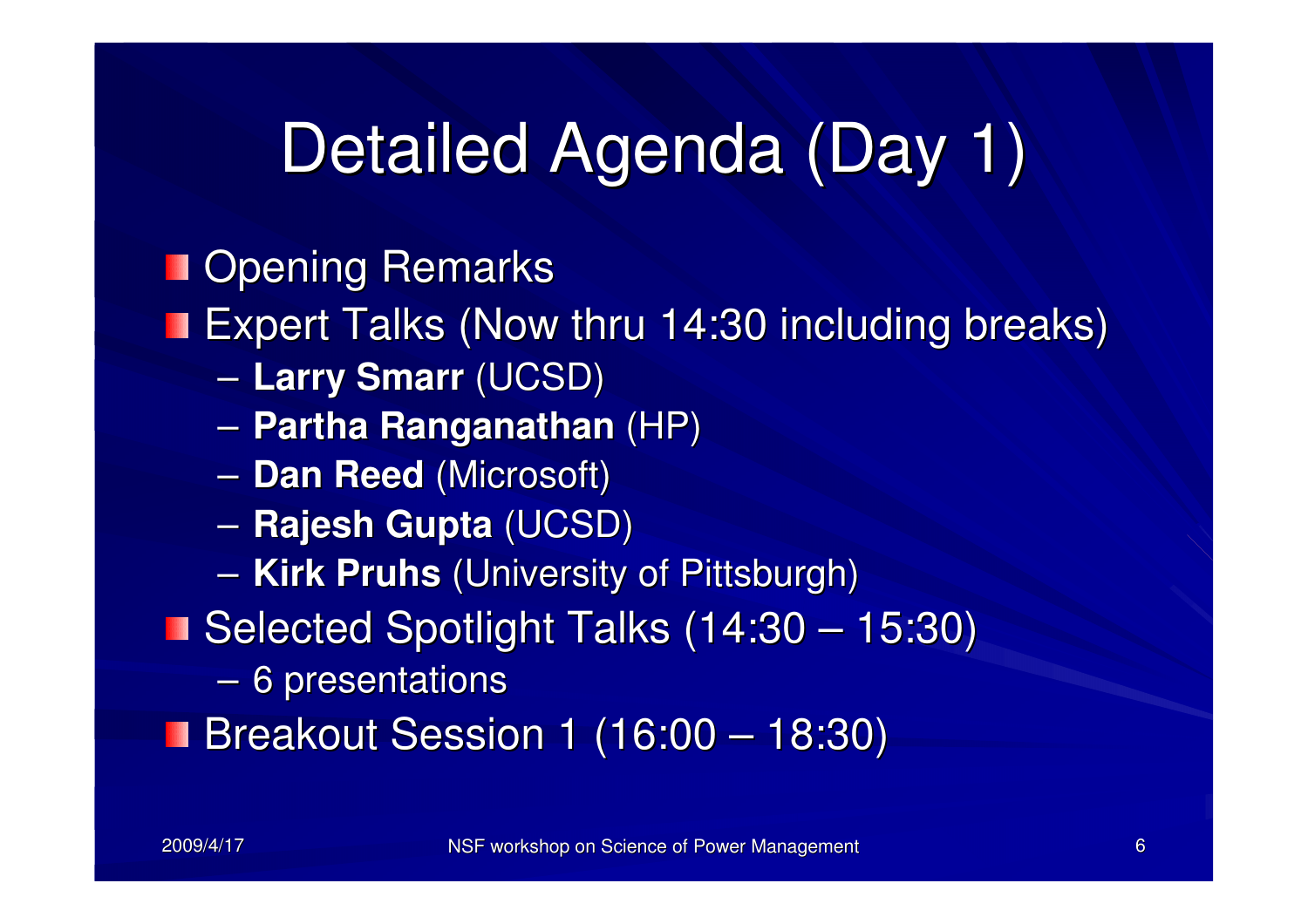# Detailed Agenda (Day 2)

Continental Breakfast (8:15 – 8:45) Briefings by program directors (8:45 – 9:15) **Breakout sessions**  $\mathcal{L}_{\mathcal{A}}$  Breakout Session 2 (9:15 – 10:30)  $\mathcal{L}_{\mathcal{A}}$  , where  $\mathcal{L}_{\mathcal{A}}$  is the set of the set of the set of the set of the set of the set of the set of the set of the set of the set of the set of the set of the set of the set of the set of the set of the Breakout Session 3 (11:00 – 12:00) **Presentations by breakout leaders** (12:00 – 13:00) **Final remarks**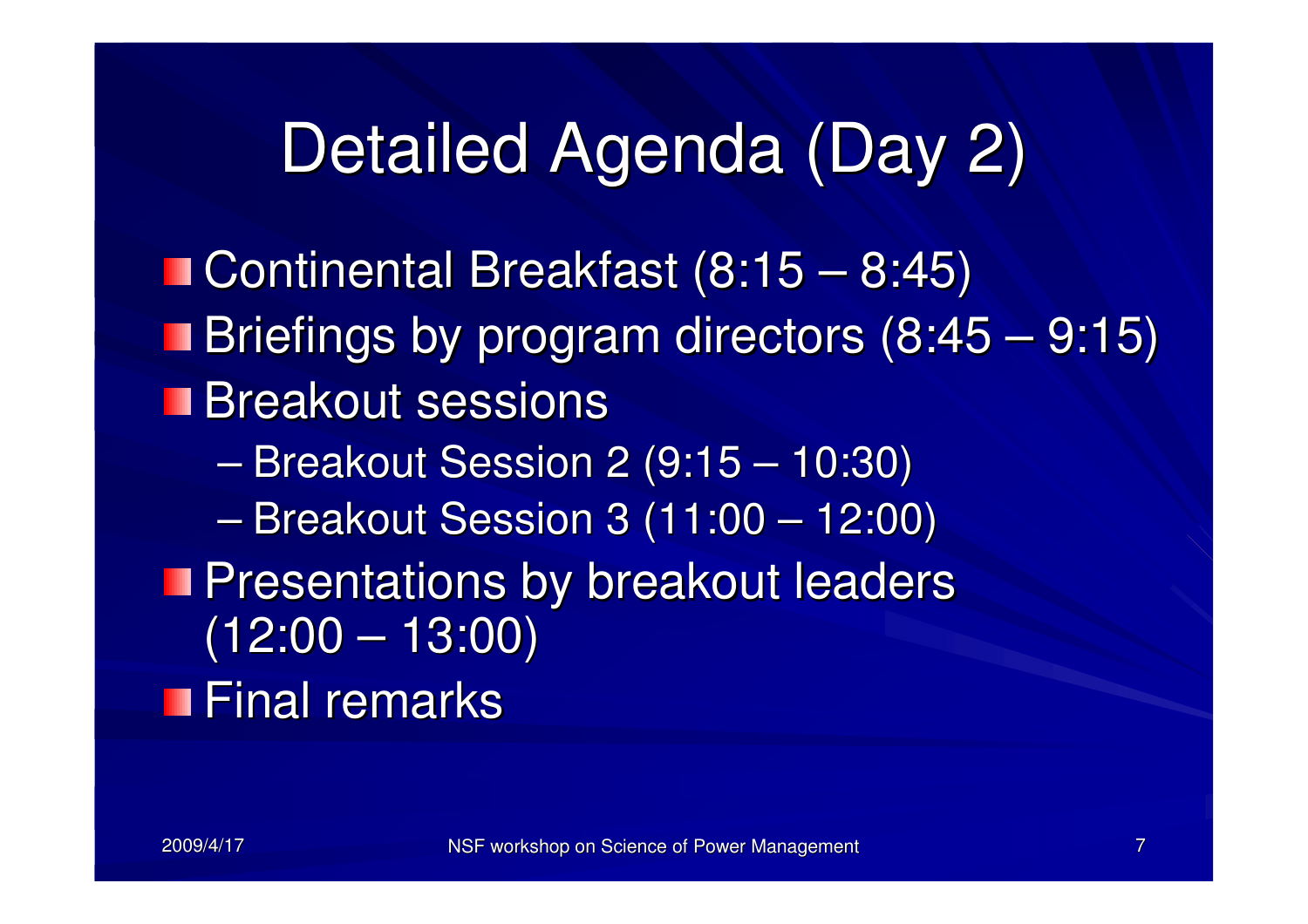### Breakout Groups

#### Groups based on 5 focus areasП

- –- Hardware & architecture
- –- Software and middleware
- –– Networking
- –– Storage
- –– Physicals

# Attendees → groups based on expertise<br>- Some load balancing

- Some load balancing
- – $-$  Let us know if we really goofed!

### **Subgroups**

- –2-3 subgroups per group, mostly random
- Farn Sunnmoun rovers ine same area li  $-$  Each subgroup covers the same area (independent!)
- – $-$  Moderated by a leader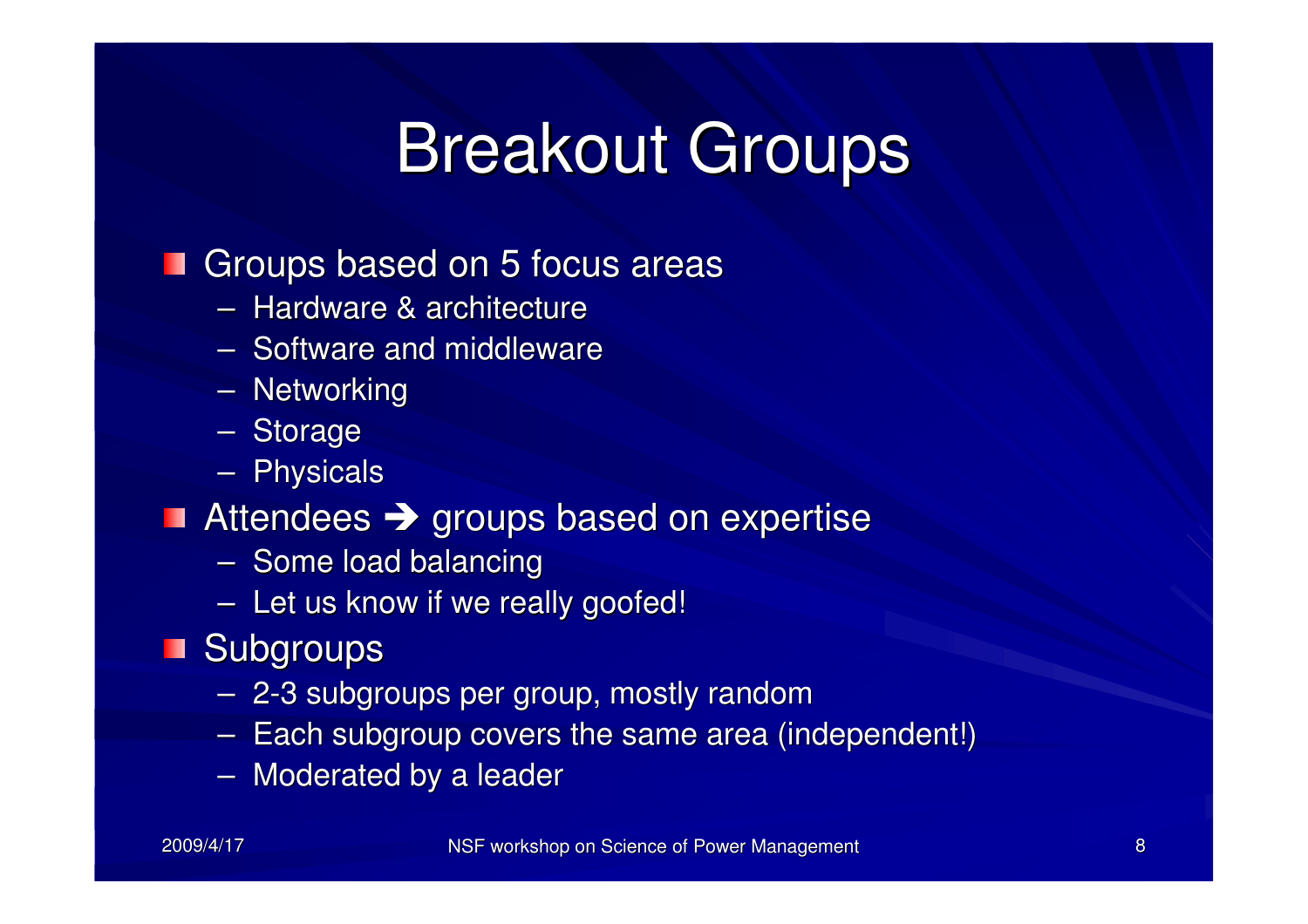# Breakout Logistics

### **Day 1**

– I∩I  $-$  Joint session at 16:00 (~20 mins) Group objectives & expected outcomes

**Breakup into subgroups** 

 $\mathcal{L}_{\mathcal{A}}$ Session 1 (until 18:30)

**11 subgroups meeting in EH1, EH2 & EH3** 

### **Day 2**

– I∩I  $-$  Joint session at 9:15 (~5 mins)

- –Session 2 (individual subgroups)
- $\sim$ — Session 3 (Joint group level)
- $\sim$ – Presentations by group leaders

**Both subgroup level and filtered group level**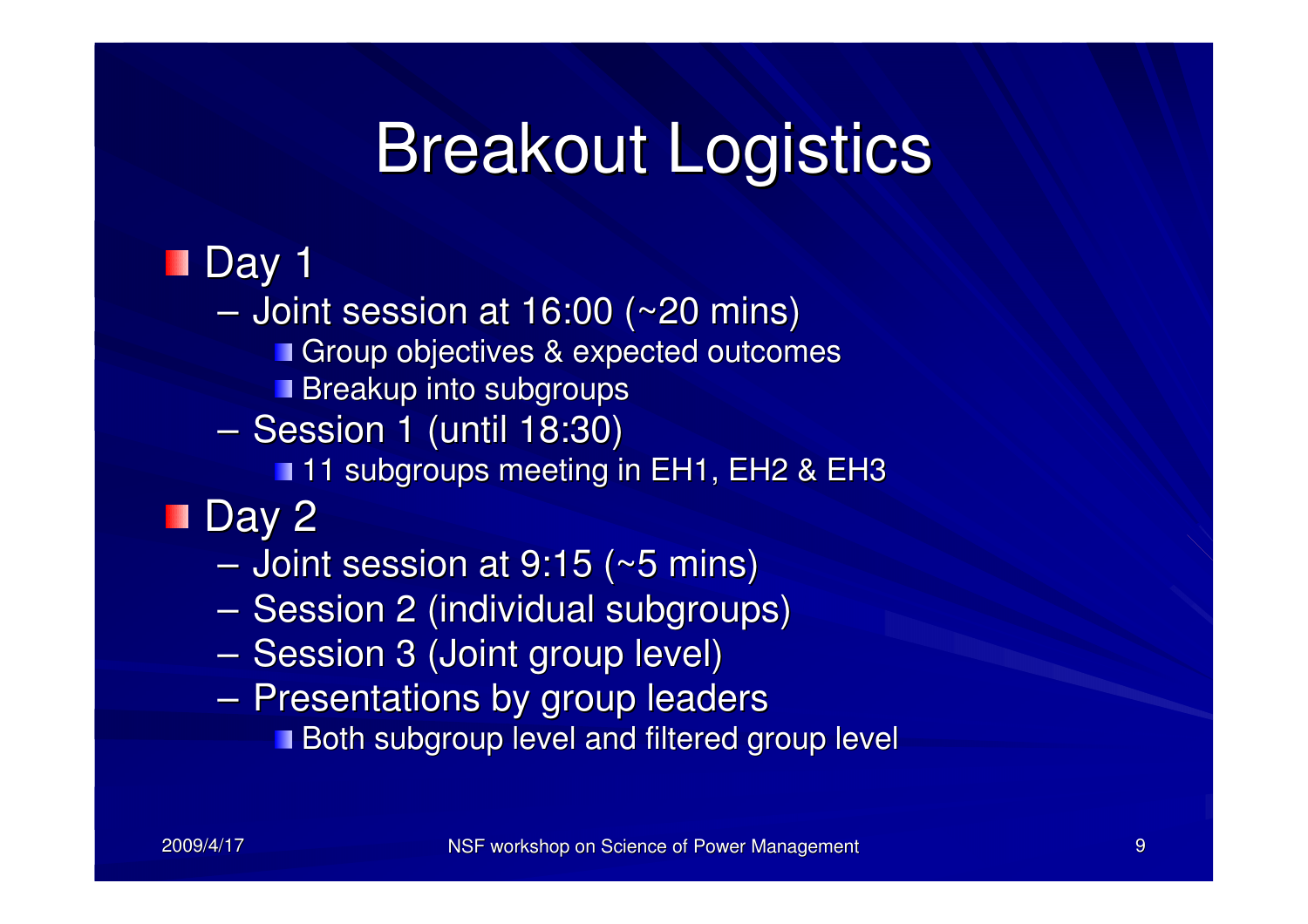# Dinner (04/09, 19:00)

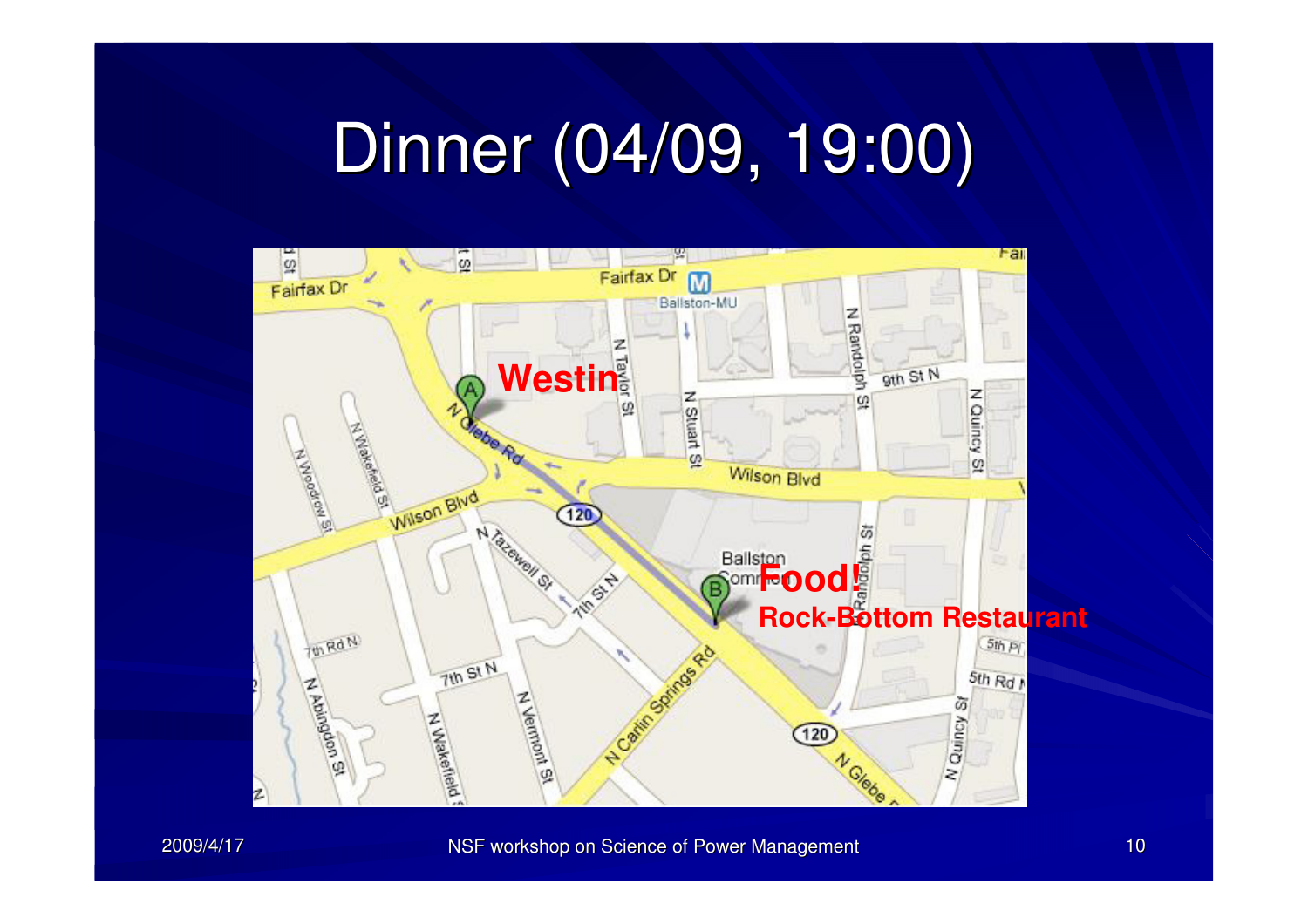### Breakout Groups(To be covered at 16:00 joint session)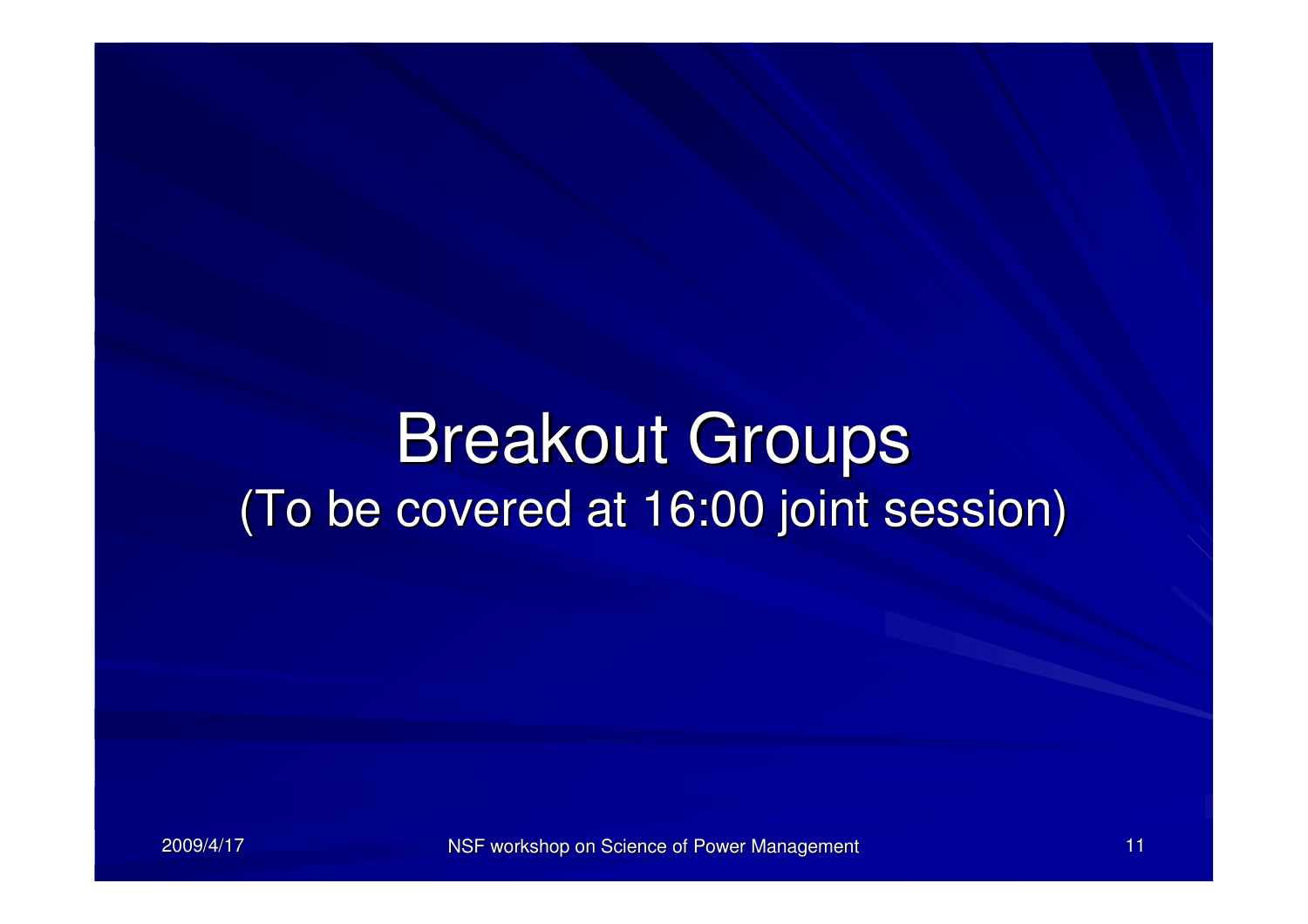### Hardware Group

- Divided into 3 subgroups, each w/ 6-7 people.
- **Focused on new science to address power/thermal**  design and corresponding performance and reliability tradeoffs from transistors to SMPs

### **Potential areas to cover**

- –- Approaching the fundamental limits (switching speed, operating voltage, current densities, process control, etc.)
- –- Low power architecture and technologies (including computation, interconnect & memory)
- –- HW/FW level power/thermal management & their scalability challenges
- – $-$  Cross layer issues including HW-FW-SW interaction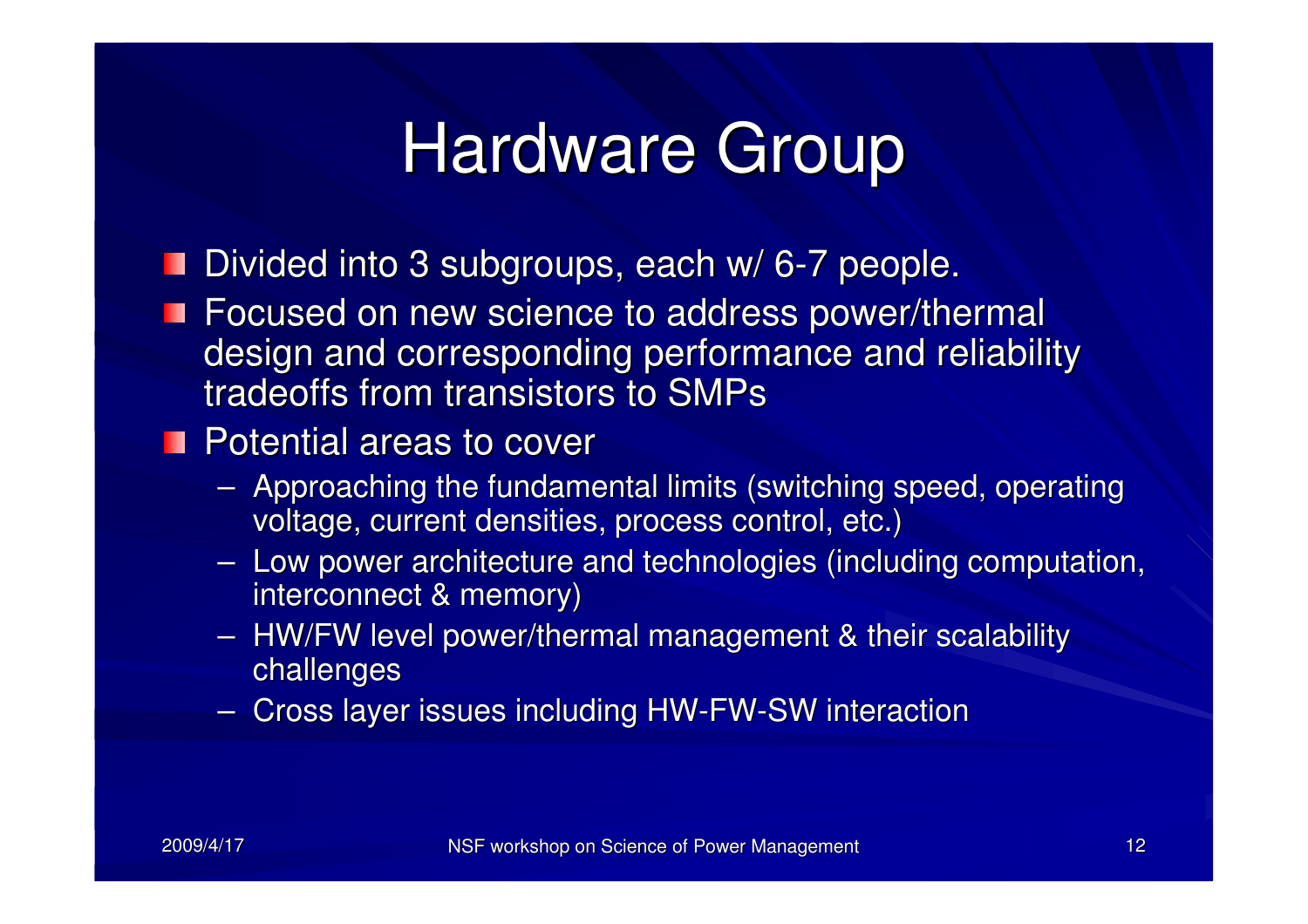# SW/Middleware Group

Divided into 3 subgroups, each w/ 5-6 people. **Focused on new science to address intelligent** power/thermal management from driver to distributed data center level.

### **Potential areas to cover**

- $\mathcal{L}_{\mathcal{A}}$ - Power/performance tradeoffs (including complexity and bounds).
- $\mathcal{L}_{\mathcal{A}}$ - Coordinated multi-level power/thermal control
- $\sim$ - Power/thermal metrics, measurement & control in large virtualized environments
- $\sim$ - HW-MW and MW-physical's interactions and smart power/cooling/load control.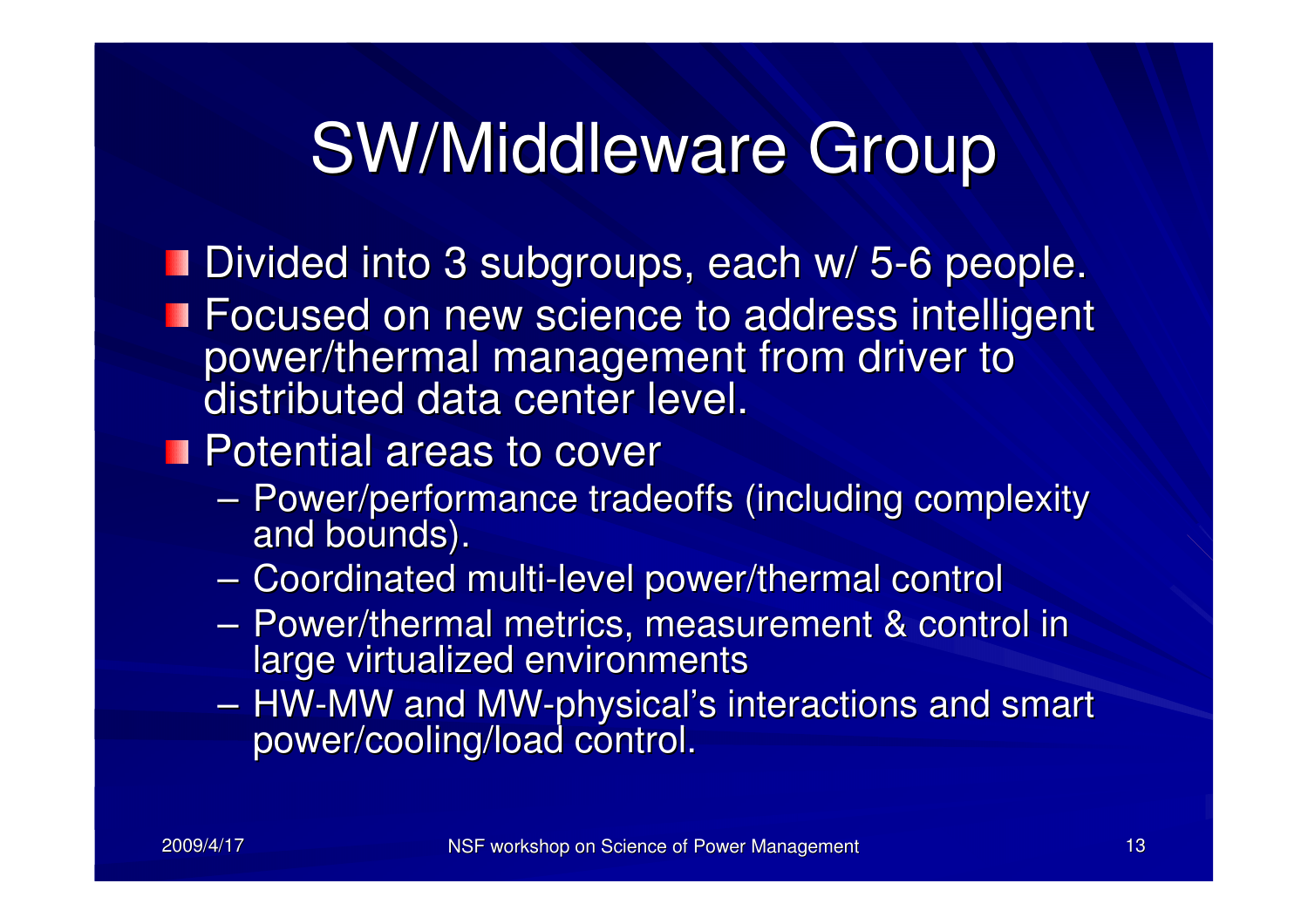# Networking Group

- Divided into 2 subgroups, each w/ 6-7 people.
- **Focused on new science to address**  power/thermal issues associated with communication medium from core interconnects to data center fabrics to Internet infrastructure.
- **Potential areas to cover** 
	- $\sim$ - Low power design and power/thermal management of intra-chip and inter-chip interconnects.
	- $\sim$ - Computation vs. communication & power vs. latency/performance tradeoffs
	- $\mathcal{L}_{\mathcal{A}}$ Smart fabrics (data center, wireless, wired, …)
	- $\sim$ New networking technologies & protocols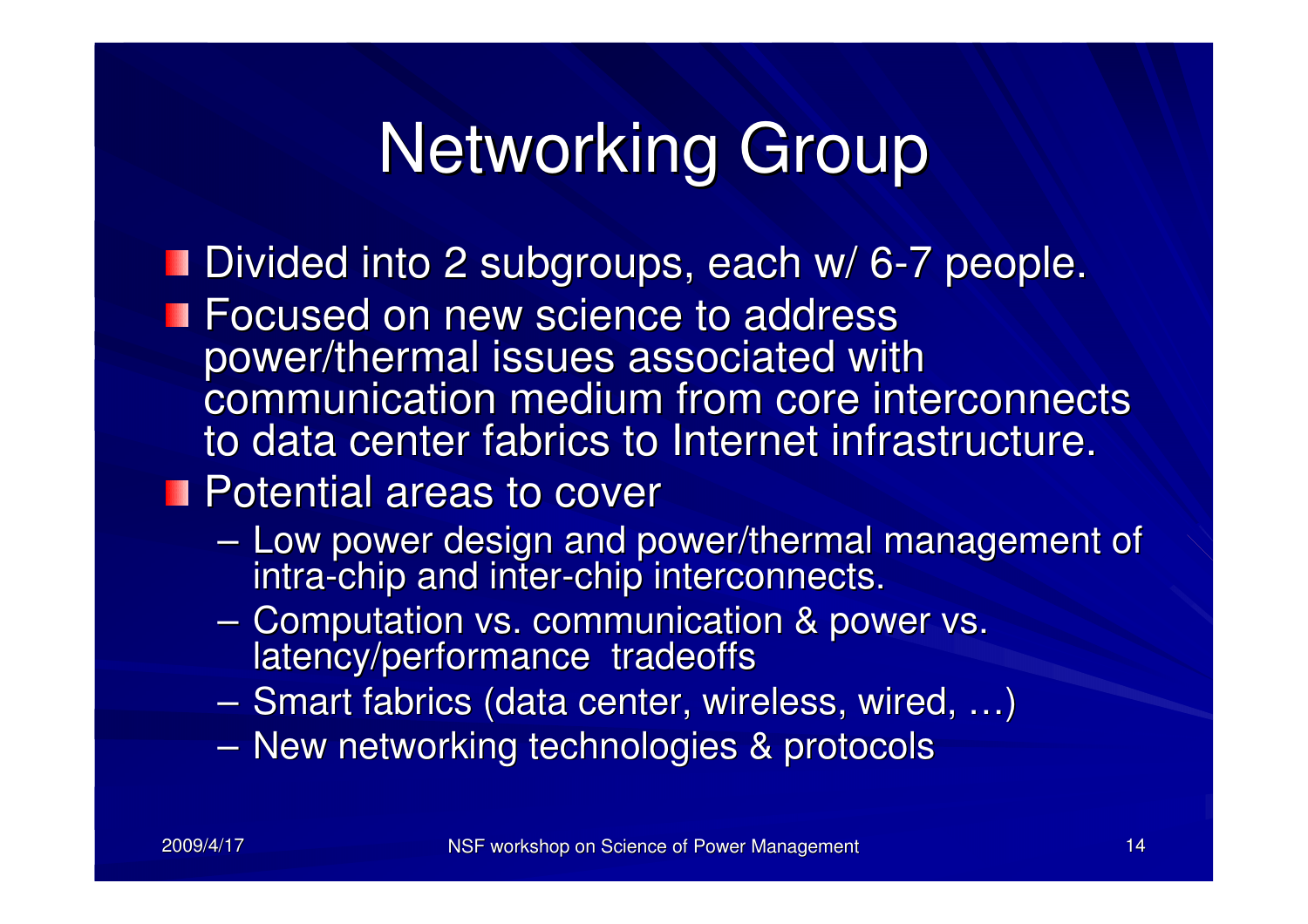# Storage Group

- Divided into 2 subgroups, each w/ 6-7 people.
- **Focused on new science to address**  power/thermal issues associated with storage, file systems and databases.
- **Potential areas to cover** 
	- $\mathcal{L}_{\mathcal{A}}$ - Power/thermal management of storage devices and hierarchies (including tape, disk, NVRAM, ...)
	- – $-$  Low power file and database systems
	- – Power related database tradeoffs (accuracy, precision, consistency, timeliness, …)
	- $\mathcal{L}_{\mathcal{A}}$  $-$  Novel storage & retrieval technologies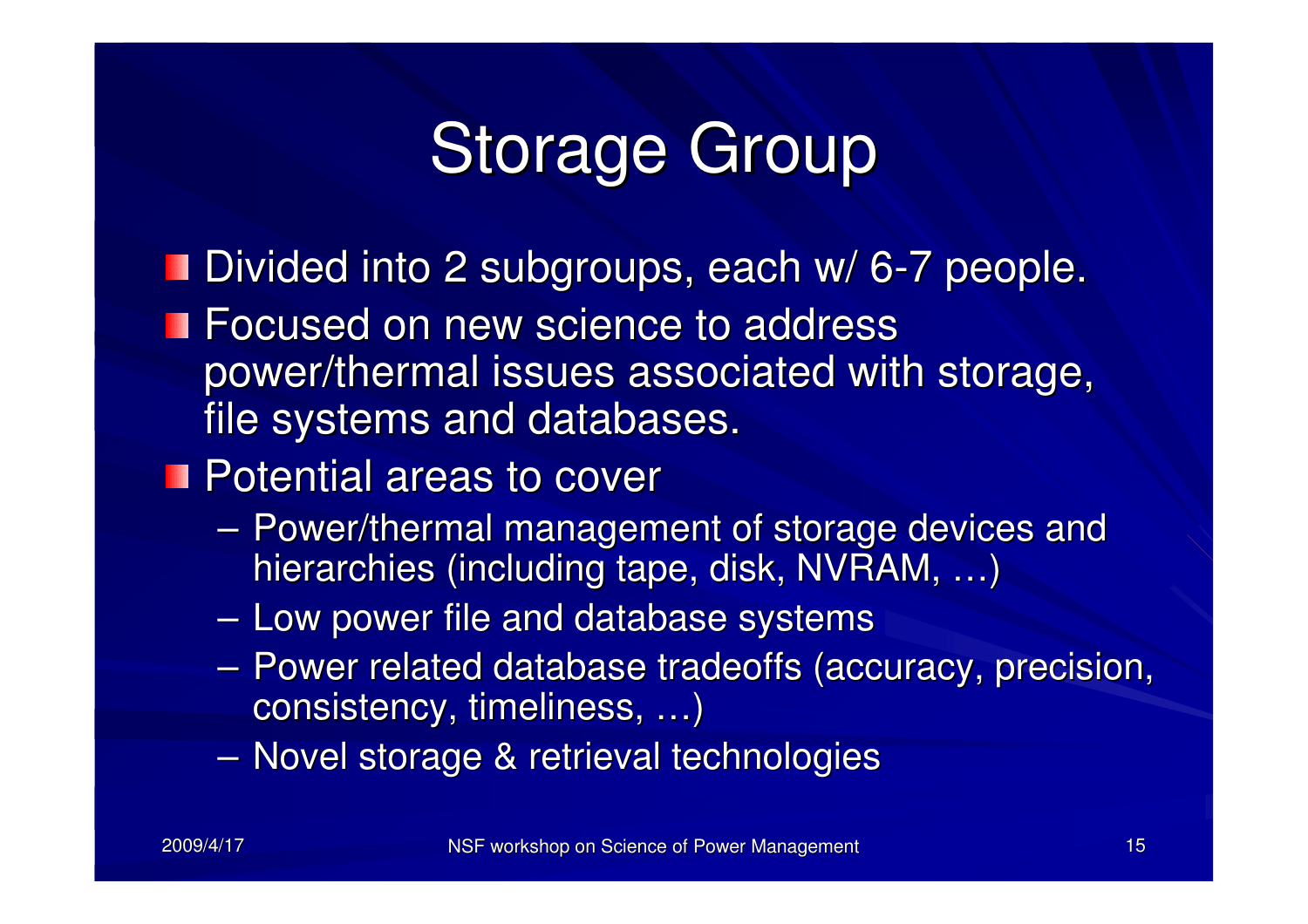# Physical Issues

- Divided into 2 subgroups, each w/ 4-5 people.
- **Focused on new science to address intelligent**  management of power conversion, distribution and delivery, and cooling at all levels from chips to data center.
- **Potential areas to cover** 
	- –Power conversion and distribution issues at data center, rack,<br>has related this layed including "cross"" resuscingualise, MBs, et board and chip level including "smart" power supplies, VRs, etc.
	- –- Smart cooling/thermal technologies and control from chip to data center level (including ambient, forced air & liquid cooling) –
	- Thermal enclosure design
	- – $-$  Power supply side issues from smart batteries to smart grid.
	- –- Power/thermal/cooling faults (e.g., emergency rideout)